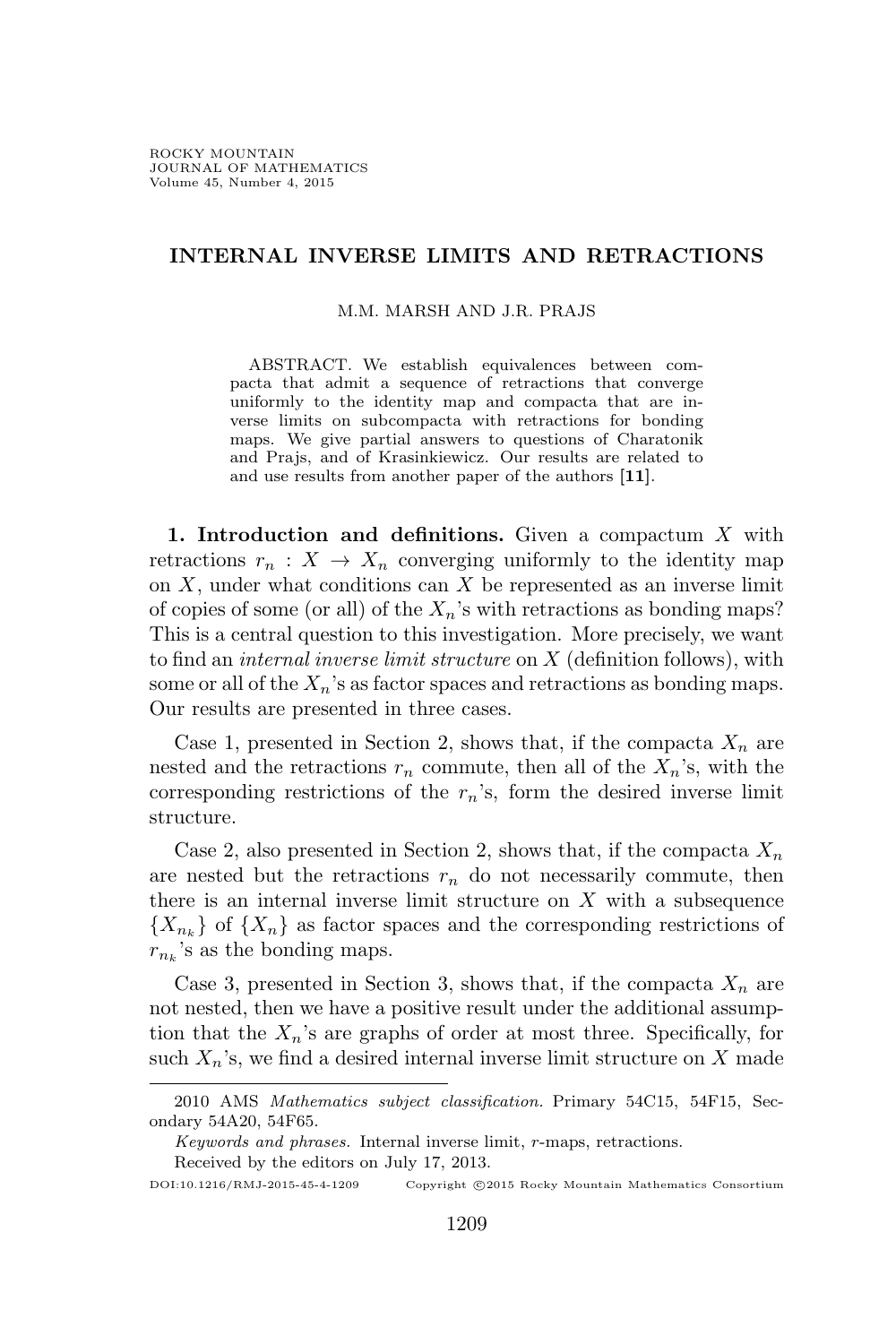of copies of a subsequence  $\{X_{n_k}\}$  of  $\{X_n\}$  as factor spaces, and retractions, "nearly congruent" to the restrictions of the  $r_{n_k}$ 's, as bonding maps.

To better understand the motivation for this study, notice that many important examples in topology and continuum theory are, or can be represented as, inverse limits of some simple spaces with retractions as bonding maps. For instance, inverse limits of arcs with open bonding maps, also called *Knaster continua*, are inverse limits of arcs with open *r*-maps as bonding maps. From our results in Section 2 it follows that Knaster continua have internal inverse limit structures of arcs with open retractions for bonding maps. Moreover, replacing arcs with trees, this result can be generalized to a similar one for all inverse limits of trees with open bonding maps, which is a much larger class of spaces still having very regular properties. One of these properties is that all the members of this class are *absolute retracts for tree-like continua* **[4]**. Having retractions as bonding maps creates a special form of convergence of the factor spaces to the inverse limit space. This convergence was used in the construction of the following examples of Bellamy.

- (i) A planar dendroid *M* with a connected set of endpoints *E*, where only endpoints are accessible from  $\mathbb{R}^2 - M$ , and no single point of *E* separates *E* but each pair of points of *E* does separate *E* **[1]**.
- (ii) A Hausdorff indecomposable continuum with exactly one composant and a Hausdorff indecomposable continuum with exactly two composants **[2]**.

Our results are related to a recent study by Manka [9, Theorem 1.1], in which he has shown that locally connected curves admit  $\epsilon$ -retractions onto graphs. Additionally, Manka states [9, page 650] that he has proved, in a paper presently in preparation, that these graphs can be chosen to form a nested increasing sequence. Assuming this last result, it follows from our Corollary 2.3 that each locally connected curve admits an internal inverse limit structure on graphs with retractions for bonding maps. This provides a partial answer to a question of Krasinkiewicz (see **[9,** pages 650, 651**]**).

A *compactum* is a compact metric space. A *continuum* is a connected compactum. A *mapping* (or *map*) is a continuous function. If *A* is a closed subset of *X*, a surjective mapping  $f: X \to A$  is a *retraction* if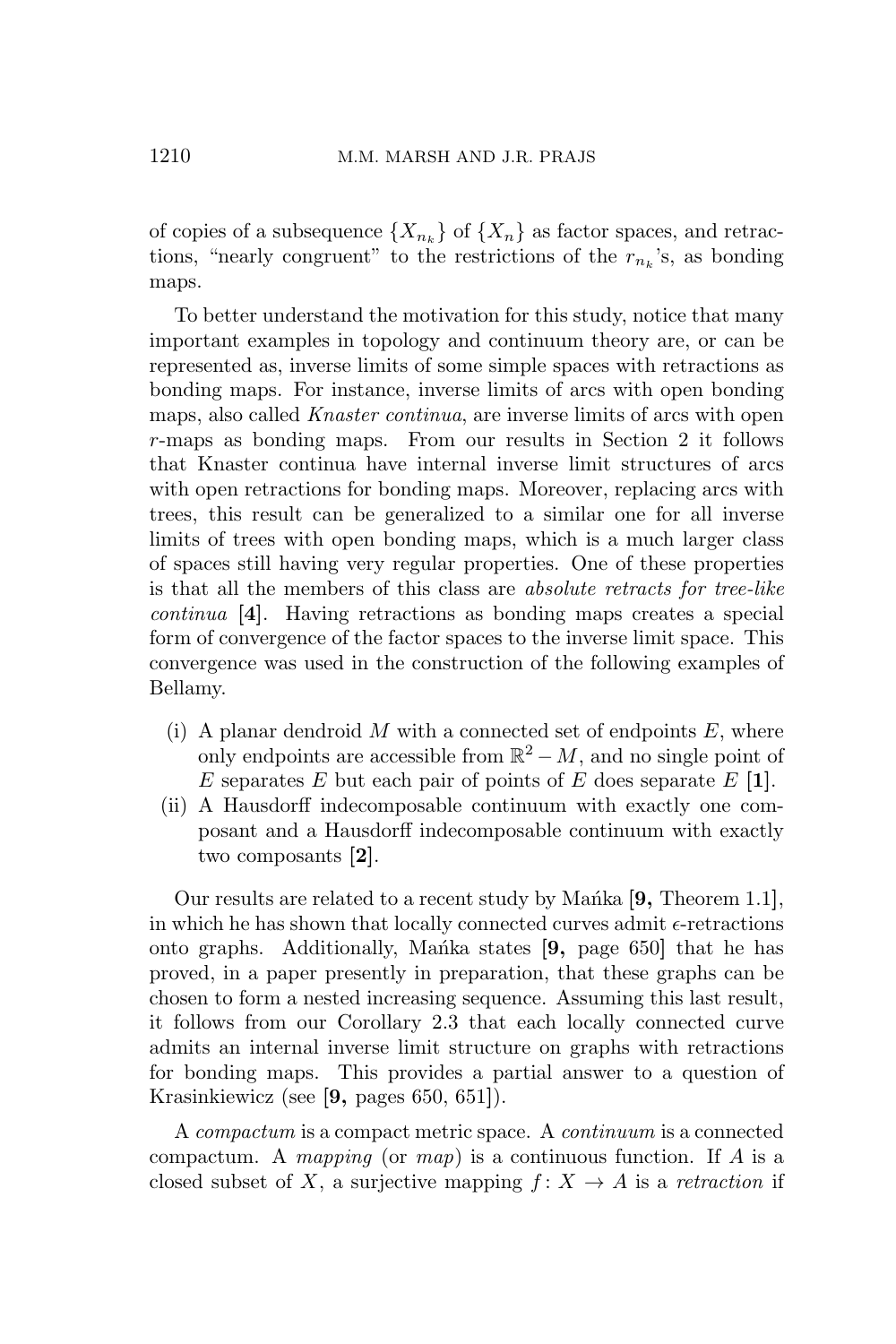$f(x) = x$  for each  $x \in A$ . A map  $f: X \to Y$  of topological spaces is an *r-map* if there is a map  $g: Y \to X$  such that  $f \circ g: Y \to Y$  is the identity map on *Y* (see **[3,** page 7**]**). The class of *r*-maps coincides with the class of maps of the form  $h \circ r$ , where  $h$  is a homeomorphism and  $r$  is a retraction  $[3, 2.1, \text{page 10}]$ . For the composition of functions  $f$ after *g*, we will use both notations  $f \circ g$  and  $fg$ .

For the convenience of the reader in the remaining part of this section we state some definitions and results from **[11]**.

We use *inverse sequences* and *inverse limits* throughout this paper. Definitions and general properties of these notions can be found in **[6,** page 7–14**]**, **[8,** subsections 2.1–2.3**]**, or **[12,** Section II, part One**]**. Two inverse sequences  $\{X_n, f_n^{n+1}\}$  and  $\{Y_n, g_n^{n+1}\}$  are said to be *topologically equivalent* if, for each  $n \geq 1$ , there exists a homeomorphism  $h_n: X_n \to$ *Y<sub>n</sub>* such that  $g_n^{n+1} \circ h_{n+1} = h_n \circ f_n^{n+1}$ .

If *A<sup>n</sup>* is a sequence of non-empty subsets of *X* converging with respect to the Hausdorff distance, then  $\lim A_n$  denotes the Hausdorff limit of the  $A_n$ 's.

In the spirit of the Anderson-Choquet embedding theorem (see **[12,** Theorem 2.10**]**), the following definition was introduced in **[13,** page 104**]**.

Let  $\{X_n\}$  be a sequence of closed sets in a metric space  $(X, d)$  and  ${f_n : X_{n+1} \to X_n}$  a sequence of maps. We say the inverse sequence  ${X_n, f_n}$  *converges* in *X* provided that:

- (i) Each thread  $(x_1, x_2, \ldots)$  of the inverse sequence is a convergent sequence in *X*,
- (ii) the assignment *f* defined by  $(x_1, x_2, \dots) \mapsto \lim x_n$  is a continuous map from  $\lim\{X_n, f_n\}$  to X, and
- (iii) the projections  $\pi_n$  :  $\lim_{n \to \infty} \{X_n, f_n\} \to X_n$  converge uniformly to  $f: \lim\{X_n, f_n\} \to \lim X_n.$ *←−*

If, additionally, *f* is an embedding, we say that  $\{X_n, f_n\}$  *converges exactly* in *X*.

If  $\{X_n, f_n\}$  converges exactly in *X* and  $f(\underleftarrow{\lim}_{L} \{X_n, f_n\}) = X$ , that is, *f* is a homeomorphism onto the entire space *X*, we call  $\{X_n, f_n\}$  and *internal inverse limit structure* on *X*. Identifying  $\lim\{X_n, f_n\}$  with *X* 

*←−*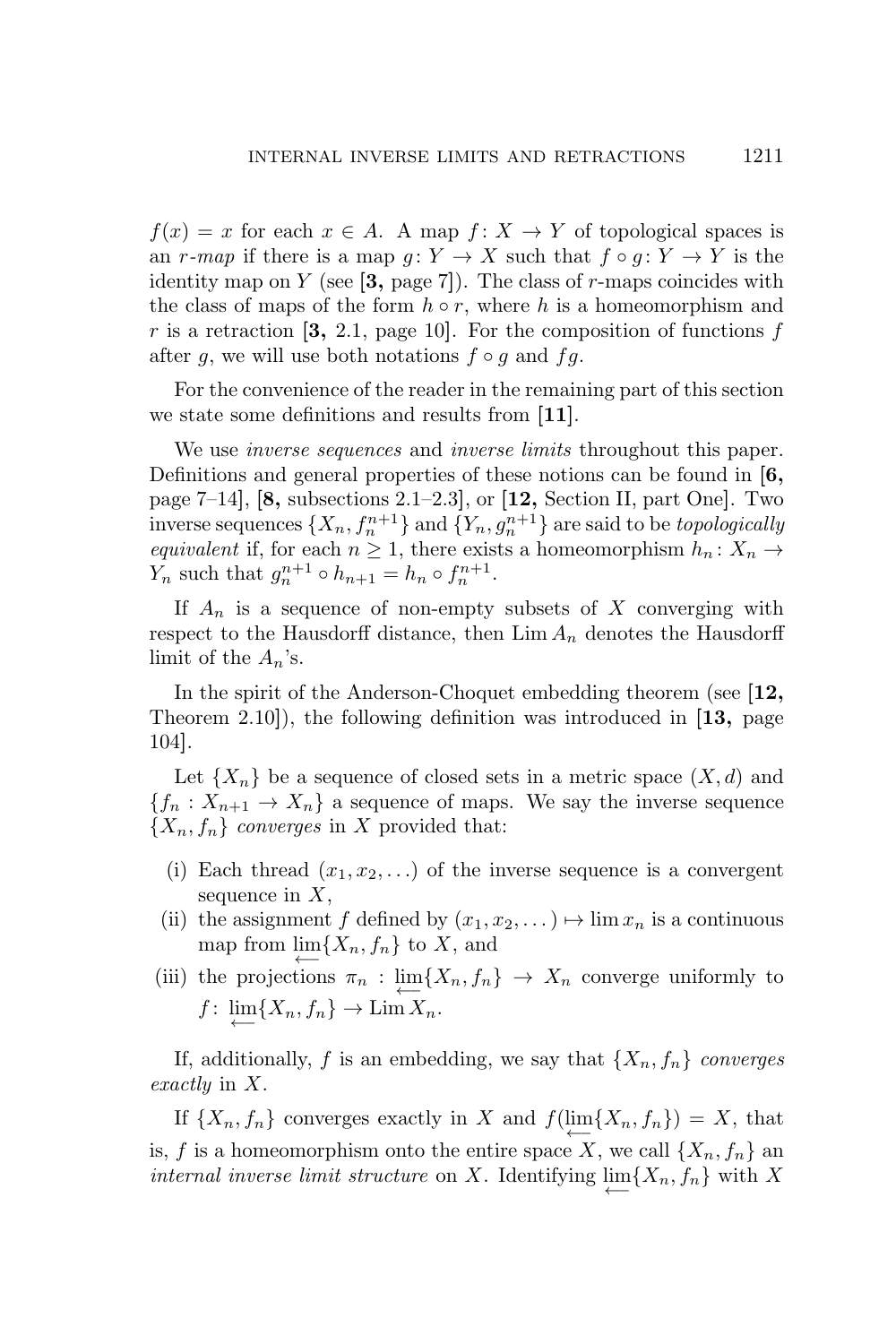by  $f$ , in this case, we have the projection maps in (iii) converging to the identity map on *X*.

We note that this terminology is slightly different from that used in **[13]**. What we call here an *exactly convergent inverse sequence* in **[13]** was referred to as a *convergent inverse sequence*.

Let *X* be a space and *A* a non-empty subspace of *X*. For any map  $f: A \to X$ , we write  $d(f) = \sup \{d(x, f(x)) \mid x \in A\}.$ 

Let  $K$  be a class of compacta. We say that X is *internally*  $K$ *-like* if, for each  $\epsilon > 0$ , there is a  $K \in \mathcal{K}$  with  $K \subset X$ , and a map  $f: X \to K$ such that  $d(f) < \epsilon$ . We say that *X* is *internally K*-representable if *X* has an internal inverse limit structure with factor spaces in *K*. We investigated these ideas in our previous paper **[11]**. If *X* is internally *K*-like and, additionally, the mappings *f* are retractions, we say that *X* is *retractably*  $K$ -like. If X is internally  $K$ -representable and the bonding maps are retractions, we say that  $X$  is *retractably*  $K$ *-representable.* 

A collection *S* of convergent sequences in a space *X* is called *uniformly convergent* provided, for every  $\epsilon > 0$ , there is an *N* such that  $d(s_m, \lim_{n \to \infty} s_n) < \epsilon$  for each  $m > N$  and  $\{s_n\} \in \mathcal{S}$ . In a similar way, we define *uniformly Cauchy* collections of sequences. Clearly, in a complete metric space, a collection of sequences is uniformly convergent if and only if it is uniformly Cauchy.

**Proposition 1.1.** For each  $n \geq 1$ , let  $X_n$  be a compact non-empty *subset of a complete metric space X, and let*  $f_n: X_{n+1} \to X_n$  *be a map. The inverse sequence*  $\{X_n, f_n\}$  *converges in* X *if and only if the threads of*  $\{X_n, f_n\}$  *form a uniformly convergent collection of sequences in X.*

**Proposition 1.2.** For each  $n \geq 1$ , let  $X_n$  be a compact non-empty *subset of a complete metric space X, and let*  $f_n: X_{n+1} \to X_n$  *be a map.* The inverse sequence  $\{X_n, f_n\}$  converges exactly in X if and *only if it converges in X and the function*  $(x_1, x_2, \dots) \mapsto \lim x_n$  *from*  $\lim\{X_n, f_n\}$  *to X is one-to-one.* 

**Proposition 1.3.** Let  $\{X_n, f_n\}$  be an inverse sequence converging in *a compact space X.* If  $\lim X_n = X$ *, then the map f in the definition of the convergence of inverse sequences is surjective.*

*←−*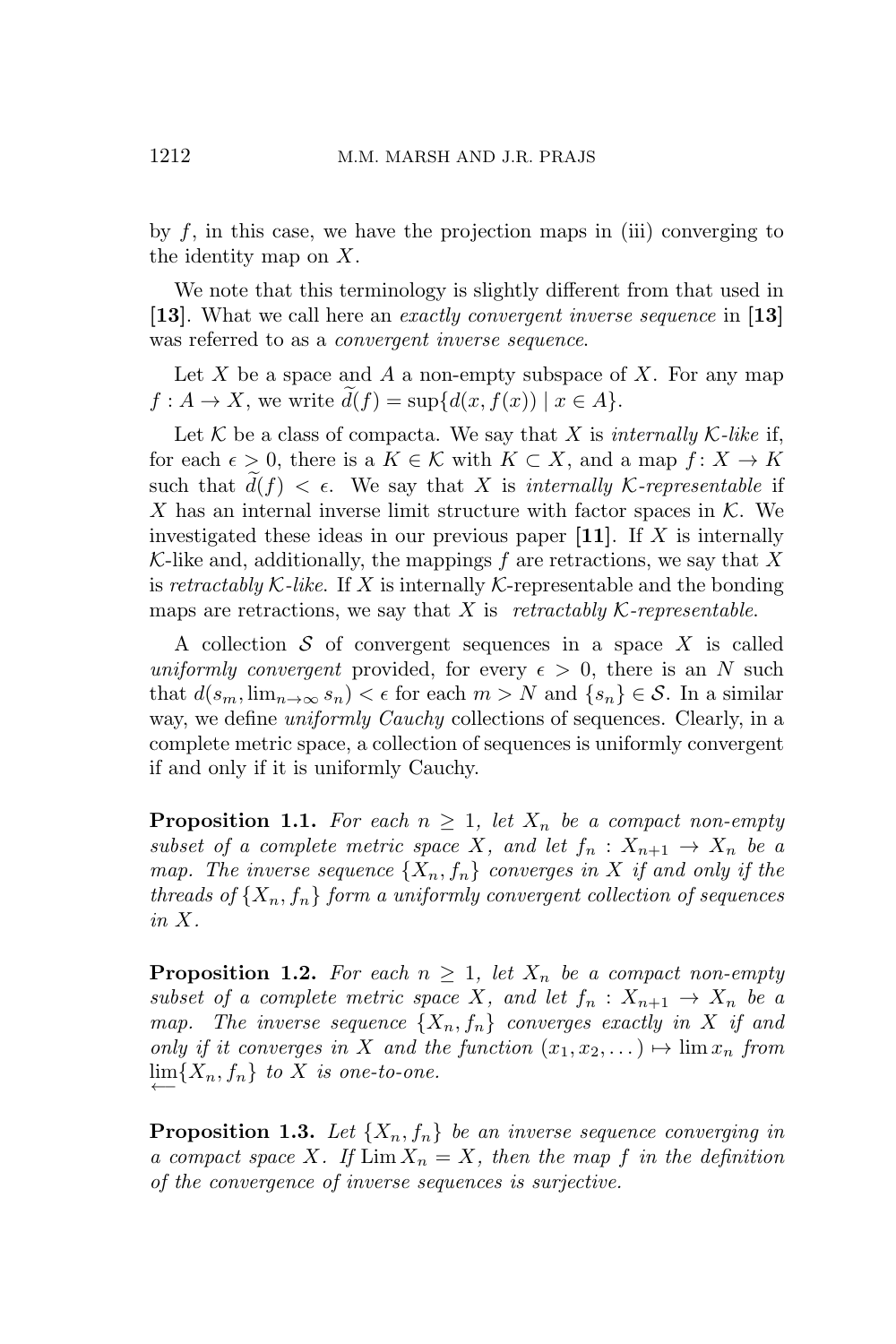A set  ${f_{\alpha}: X_{\alpha} \to Y_{\alpha} \mid \alpha \in \Gamma}$  of maps is *uniformly equicontinuous* if, for each  $\epsilon > 0$ , there exists a  $\delta > 0$  such that  $d(f_\alpha(x), f_\alpha(y)) < \epsilon$  for all  $\alpha \in \Gamma$  and all  $x, y \in X_\alpha$  such that  $d(x, y) < \delta$ .

Given a compact space *X* and a collection of maps  ${f_a: X_a \to X}$  $X_{\alpha} \in 2^X, \alpha \in \Gamma$ , Theorem 1.4 below provides a general condition under which *X* admits an internal inverse limit structure. Proofs of this theorem and the subsequent two corollaries can be found in **[11]**.

**Theorem 1.4.** Let X be a compact space and  ${Y_n}$  a sequence of *closed subsets of*  $X$  *with*  $\lim Y_n = X$ *, and let*  $\mathcal F$  *be a collection of maps. Suppose for each*  $\epsilon > 0$  *there is an*  $N(\epsilon) \in \mathbb{N}$  *such that for each*  $n > N(\epsilon)$ , there exists a uniformly equicontinuous sequence of maps  $f_n^m: Y_m \to Y_n$  *in*  $\mathcal{F},$  *for*  $m > n$ *, with*  $d(f_n^m) < \epsilon$ *. Then there are a* subsequence  ${Y_{n_k}}$  of  ${Y_n}$  and maps  $g_k: Y_{n_{k+1}} \to Y_{n_k}$  in F such that *the inverse sequence*  ${Y_{n_k}, g_k}$  *is an internal inverse limit structure on X.*

**Corollary 1.5.** *Let X be a compactum. Each sequence of maps*  ${f_n : X \to X}$  *converging uniformly to the identity map on X has a subsequence*  ${g_k = f_{n_k}}$  *such that*  ${g_k(X), g_k|_{g_{k+1}(X)}}$  *is an internal inverse limit structure on X.*

**Corollary 1.6.** *Let K be any class of compacta and X any compactum. The compactum*  $X$  *is internally*  $K$ -like if and only if  $X$  is internally  $K$ *representable.*

**2.** *r***-maps, retractions, and internal inverse limit structures.** We begin with a theorem for which special versions have been noted by others, typically with comments about a proof. For example, Bellamy notes and uses part (i) of this theorem in the construction of his examples mentioned earlier. Also, note the implication  $5.2.1 \implies 5.2.2$ in **[5,** page 889**]**. For completeness, we supply details of a more general version of these related theorems. We also use this theorem later in the paper. As an easy application of Theorem 2.1 below, we note that the "tent map" on  $[0, 1]$ , or any surjective open map on  $[0, 1]$ , is an *r*-map. Hence, each Knaster continuum is retractably arc-representable.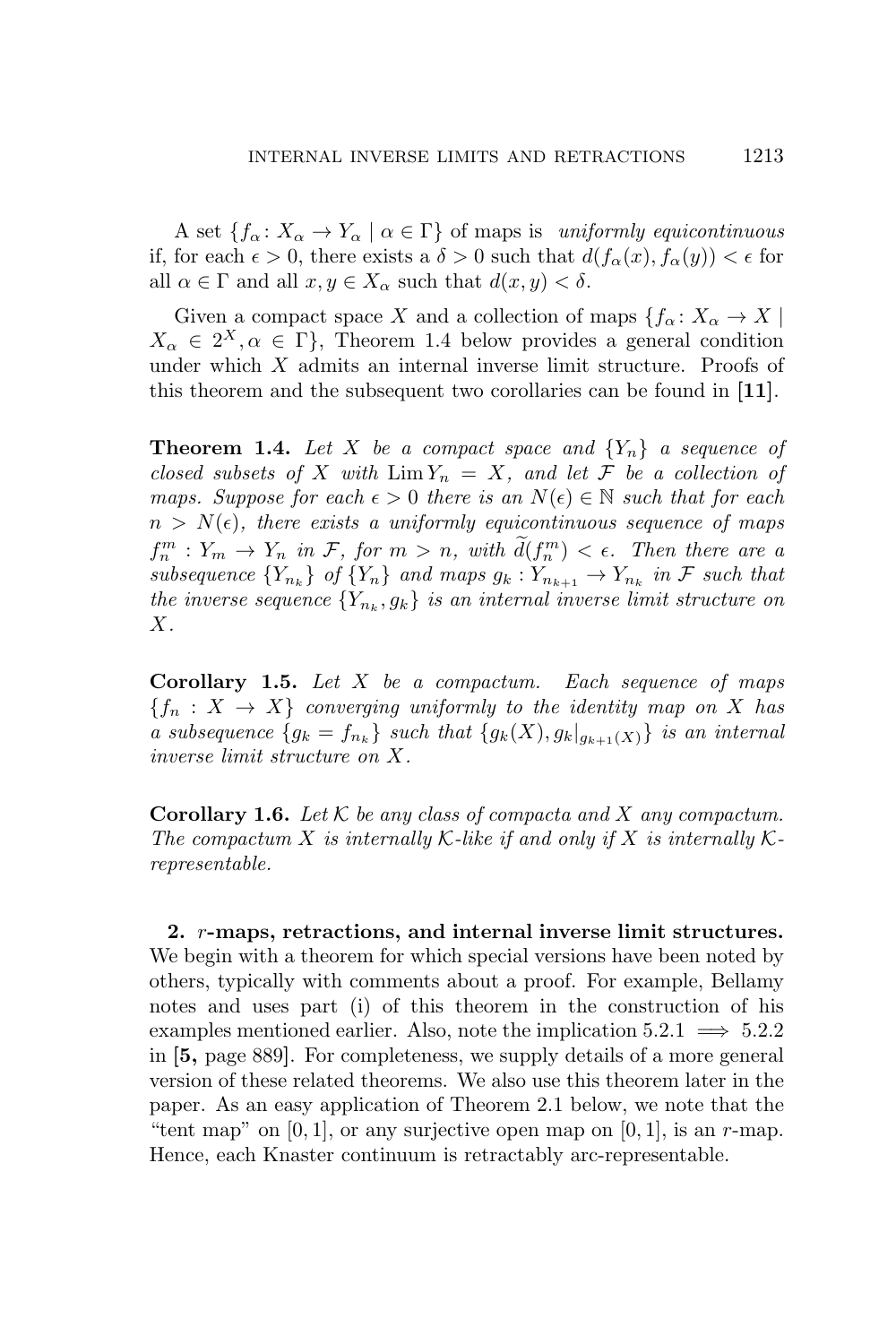**Theorem 2.1.** *Suppose*  $X = \lim_{n \to \infty} \{X_n, r_n^{n+1}\}$ , where each  $X_n$  is a  $\overleftarrow{c}$  *compactum and each*  $r_n^{n+1}$ :  $X_{n+1} \to X_n$  *is an r-map. Then there exists a* monotone increasing sequence of compacta  ${\{\hat{X}_n\}}$  in X and retractions  $\hat{r}_n^{n+1}$ :  $\hat{X}_{n+1} \to \hat{X}_n$  *such that*:

- (i) the inverse sequence  $\{\hat{X}_n, \hat{r}_n^{n+1}\}$  is topologically equivalent to the *inverse sequence*  $\{X_n, r_n^{n+1}\},\$
- (ii)  $\{\hat{X}_n, \hat{r}_n^{n+1}\}$  *is an internal inverse limit structure on*  $X$ *, and*<br> $\ldots$  *i.e., i.e.,*  $\ldots$  *x with its internal inverse limit structure* the way
- (iii) *identifying X with its internal inverse limit structure, the projection mappings*  $\hat{r}_n : X \to \hat{X}_n$  *are retractions satisfying*  $\hat{r}_n \circ \hat{r}_m = \hat{r}_n$ *for all*  $n < m$ *.*

*Proof.* For each *r*-map  $r_n^{n+1}$ :  $X_{n+1} \to X_n$ , let  $g_n: X_n \to X_{n+1}$  be the embedding satisfying  $r_n^{n+1} \circ g_n = \text{id}|_{X_n}$ . Define  $g_n^m = g_{n-1} \circ$  $\ldots \circ g_{m+1} \circ g_m$  for  $m < n$ , and note that each  $g_n^m : X_m \to X_n$  is an embedding. Given a  $p$  in  $X_n$ , we let

$$
h_n(p) = (r_1^n(p), r_2^n(p), \dots, r_{n-1}^n(p), p, g_{n+1}^n(p), g_{n+2}^n(p), \dots)
$$

and note that  $h_n(p)$  is a thread in X, and  $h_n: X_n \to X$  is an embedding. Moreover, for  $q = g_n(p)$ , we note

$$
h_n(p) = h_{n+1}(q)
$$
  
=  $(r_1^{n+1}(q), r_2^{n+1}(q), \dots, r_n^{n+1}(q), q, g_{n+2}^{n+1}(q), g_{n+3}^{n+1}(q), \dots).$ 

So,  $h_n(p) \in h_{n+1}(X_{n+1})$ . Therefore, letting  $\widehat{X}_n = h_n(X_n)$ , we have  $\hat{X}_n \subset \hat{X}_{n+1}$  for each  $n \geq 1$ .

Given  $\mathbf{x} \in \widehat{X}_{n+1}$ , there is a unique  $q \in X_{n+1}$  such that  $h_{n+1}(q) = \mathbf{x}$ . The assignment  $\mathbf{x} \mapsto h_n(r_n^{n+1}(q))$  defines a map  $\hat{r}_n^{n+1} : \hat{X}_{n+1} \to \hat{X}_n$ .<br>Mensenger for and  $\mathbf{x} \in \mathbf{X}$  and here  $h_n(r_n^{n+1}(q))$  and  $\hat{z}_{n+1}(t_n^{n+1}(q))$ Moreover, for each  $q \in X_{n+1}$ , we have  $h_n(r_n^{n+1}(q)) = \hat{r}_n^{n+1}(h_{n+1}(q))$ . By this last commutativity, the one-to-one maps  $h_n$  define an equivalence between the inverse systems  $\{X_n, r_n^{n+1}\}$  and  $\{\hat{X}_n, \hat{r}_n^{n+1}\}.$ 

If  $\mathbf{x} \in \widehat{X}_n \subset \widehat{X}_{n+1}$ , there is a unique  $p \in X_n$  such that  $h_n(p) = \mathbf{x}$ . Letting  $q = g_n(p)$ , we have  $h_n(p) = h_{n+1}(q)$  as above. Consequently  $\mathbf{x} = h_{n+1}(q)$ , and  $\hat{r}_n^{n+1}(\mathbf{x}) = h_n(r_n^{n+1}(q)) = h_n(r_n^{n+1}(g_n(p))) =$  $h_n(p) = \mathbf{x}$ . Thus,  $\hat{r}_n^{n+1}$  is a retraction for each  $n \geq 1$ .

Let  $f{x} = (p_1, p_2, ...) \in X$ . Thus  $(p_1, p_2, ...)$  is a thread in  ${X_n, r_n^{n+1}}$ , that uniquely defines a thread  $h(\mathbf{x}) = (\mathbf{x}_1, \mathbf{x}_2, \ldots)$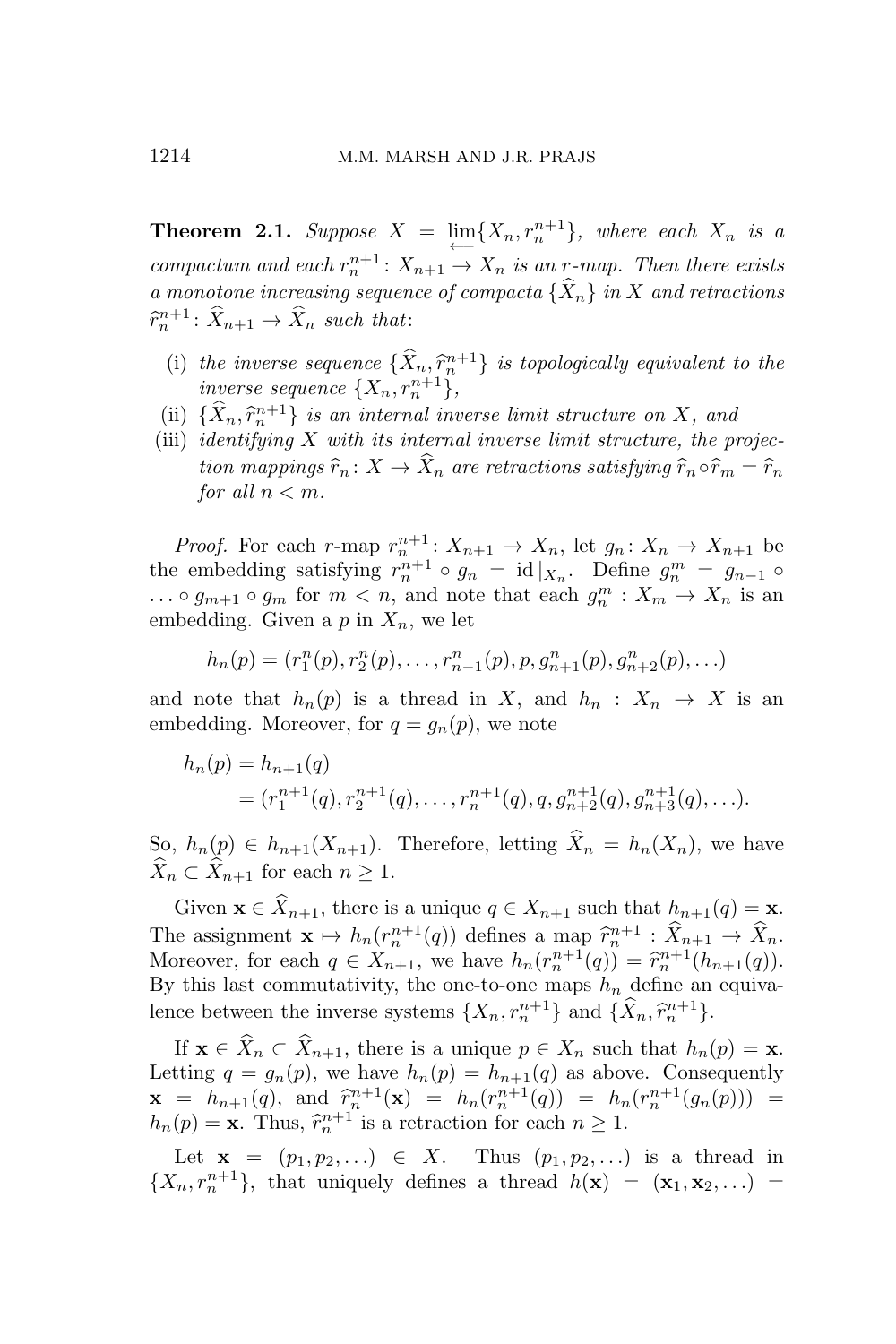$(h_1(p_1), h_2(p_2), \ldots)$  in  $\{\hat{X}_n, \hat{r}_n^{n+1}\}\$ , where *h* is the equivalence established above. For each  $n \geq 1$ , by definition,

$$
\mathbf{x}_n = h_n(p_n)
$$
  
=  $(r_1^n(p_n), \dots, r_{n-1}^n(p_n), p_n, g_{n+1}^n(p_n), g_{n+2}^n(p_n), \dots)$   
=  $(p_1, \dots, p_{n-1}, p_n, g_{n+1}^n(p_n), g_{n+2}^n(p_n), \dots).$ 

Thus, identifying *X* with  $\lim_{n \to \infty} {\hat{X}_n, \hat{r}_n^{n+1}}$  by the equivalence homeomorphism *h*, the projection on the *n*th-coordinate, which we denote by  $\hat{r}_n$ , leaves the first *n* coordinates invariant. Therefore, these projections converge uniformly to the identity. It is also clear that  $\lim x_n = x$ . If  $\mathbf{x} \in \overline{X}_n$ , there is a  $p \in X_n$  such that

$$
\mathbf{x} = h_n(p) = (r_1^n(p), r_2^n(p), \dots, r_{n-1}^n(p), p, g_{n+1}^n(p), g_{n+2}^n(p), \dots).
$$

Since the *n*th-coordinate of **x** is *p*, for  $h(\mathbf{x}) = (\mathbf{x}_1, \mathbf{x}_2, \ldots)$ , the *n*thcoordinate,  $\mathbf{x}_n$ , is  $h_n(p) = \mathbf{x}$ . Hence, the projections  $\hat{r}_n$  are retractions, and it is clear that  $\hat{r}_n \circ \hat{r}_m = \hat{r}_n$  for all  $n < m$ . The proof is complete.  $\Box$ and it is clear that  $\hat{r}_n \circ \hat{r}_m = \hat{r}_n$  for all  $n < m$ . The proof is complete.

**Theorem 2.2.** Let *X* be a compactum, and let  $\{f_n : X \to X\}$  be a *sequence of retractions converging uniformly to the identity map on X. Suppose also that*:

- (i) *for each*  $n \geq 1$ *,*  $f_n(X) \subset f_{n+1}(X)$ *, and*
- (ii) *for all pairs*  $m, n \in \mathbb{N}$  *with*  $m > n$ ,  $f_n \circ f_m = f_n = f_m \circ f_n$ .

*Then the inverse sequence*  $\{f_n(X), f_n|_{f_{n+1}(X)}\}$  *is an internal inverse limit structure on X.*

*Proof.* Note that the right-side equality in (ii) is immediate for a nested sequence  ${f_n(X)}$ . So, the left-side equality is the essential assumption. We begin with an observation that is straightforward to verify. Namely,

$$
f_n \circ f_m = f_n \quad \text{for all } m > n
$$

if and only if

$$
f_n \circ f_{n+1} \circ \cdots \circ f_m = f_n \quad \text{for all } m > n.
$$

For  $n \geq 1$ , let  $X_n = f_n(X)$ , and let  $f_n^{n+1} = f_n |_{X_{n+1}}$ . Since  $\{X_n\}$ is nested, each  $f_n^{n+1}$  is a retraction onto  $X_n$ . Let  $f_n^m: X_m \to X_n$  be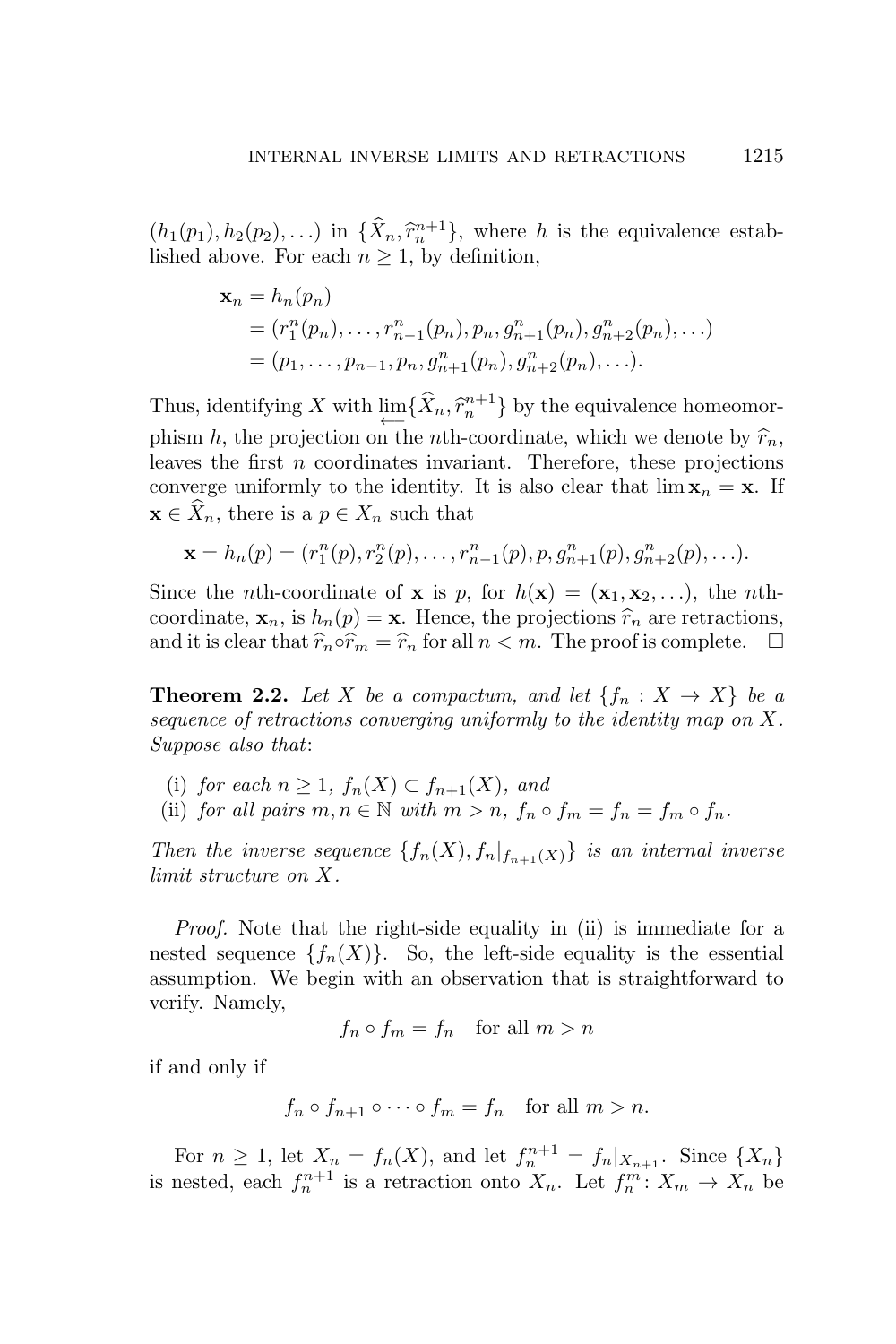defined by  $f_n^m = f_n^{n+1} \circ f_{n+1}^{n+2} \circ \cdots \circ f_{m-1}^m$ . So, by assumption (ii) and the observation above,

$$
f_n^m = f_n |_{X_{n+1}} \circ f_{n+1} |_{X_{n+2}} \circ \cdots \circ f_{m-1} |_{X_m} = f_n |_{X_m}.
$$

Consider  $M = \lim_{n \to \infty} \{X_n, f_n^{n+1}\}.$  We show that the conditions of *←−* Propositions 1.1 and 1.2 are satisfied for *M* interpreted as a collection of sequences in *X*.

Let  $(x_1, x_2, \ldots) \in M$ . From above, we have that, for  $n < m$ ,

$$
x_n = f_n^m(x_m) = f_n(x_m).
$$

Since  ${f_n : X \to X}$  converges uniformly to the identity map on X, given  $\epsilon > 0$ , for large N and  $m > n > N$ , we have that

$$
d(x_n,x_m)=d(f_n^m(x_m),x_m)=d(f_n(x_m),x_m)<\epsilon.
$$

Thus,  $\{x_n\}$  is a Cauchy sequence and, hence,  $\lim x_n$  exists. Let  $x = \lim x_n$ . For fixed *n*, it follows from the displayed equation above that the sequence  $\{f_n(x_m)\}_{m>n}$  is the constant sequence  $\{x_n\}$ . So,  $\lim f_n(x_m) = f_n(x)$ , that is,  $f_n(x) = x_n$ .

So if, for points  $(x_1, x_2, \ldots) \in M$  and  $(y_1, y_2, \ldots) \in M$ , we have that  $x = \lim x_n = \lim y_n = y$ , it follows that, for  $n \geq 1$ ,  $x_n = f_n(x) =$  $f_n(y) = y_n$ , that is, the assignment  $(x_1, x_2, \ldots) \mapsto \lim x_n$  is one-to-one.

For  $\epsilon > 0$ , let *N* be large enough so that, for  $n > N$ ,  $d(f_n, id) < \epsilon$ . Then, for  $(x_1, x_2, \ldots) \in M$  and  $x = \lim x_i$ , we have that, for  $n > N$ ,  $d(x_n, \lim x_i) = d(f_n(x), x) < \epsilon$ , that is, the threads of *M* form a uniformly convergent collection of sequences in *X*. It follows from Propositions 1.1, 1.2 and 1.3 that  $\{X_n, f_n^{n+1}\}\$ is an internal inverse limit structure on *X*.

We end this section with the result discussed in Case 2 of the introduction, the case in which the images under the retractions are nested but the retractions do not have to commute.

**Theorem 2.3.** Let X be a compactum, and let  $\{f_n : X \to X\}$  be a *sequence of retractions converging uniformly to the identity map on X. Suppose also that, for each*  $n \geq 1$ ,  $f_n(X) \subset f_{n+1}(X)$ *. Then there are a* subsequence  ${Y_{n_k}}$  of  ${f_n(X)}$  and retractions  $g_k: Y_{n_{k+1}} \to Y_{n_k}$  such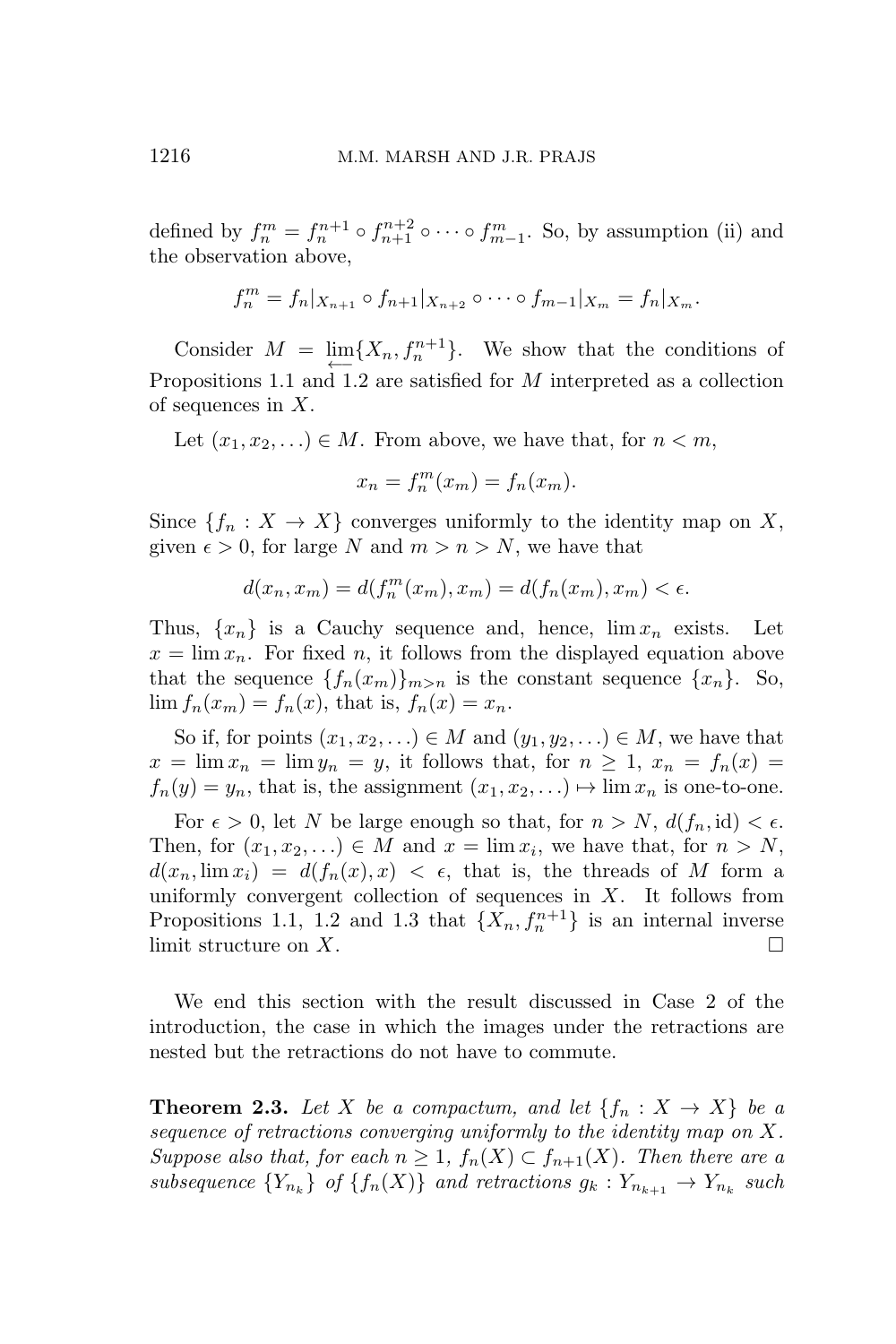*that the inverse sequence*  $\{Y_{n_k}, g_k\}$  *is an internal inverse limit structure on X.*

*Proof.* This result is a consequence of Corollary 1.5. Indeed, let  $X_n = f_n(X)$  and  $g_k = f_{n_k}$  be the subsequence guaranteed by Corollary 1.5. We note that, since the sequence  $\{X_n\}$  is nested, the restrictions  $g_k|X_{n_{k+1}}$  are retractions. Thus, the inverse system  $\{g_k(X), g_k\}$  $X_{n_{k+1}}$  guaranteed by Corollary 1.5 is a desired internal inverse limit structure on  $X$ .

**3. Retractably** *K***-like and retractably** *K***-representable compacta.** In this section, we investigate compacta with near-identity retractions to subspaces belonging to some restricted classes of spaces. We begin with the following result, which is a corollary to Theorem 2.3 from the previous section.

**Corollary 3.1.** *Let X be a compactum and K a class of compacta. The following are equivalent*:

- (i) *X is retractably K-like onto a nested sequence of compacta.*
- (ii) *X is retractably K-representable.*
- (iii)  $X \stackrel{T}{\approx} \varprojlim \{ X_n, r_n^{n+1} \},$  where each  $X_n$  *is in*  $K$  *and each*  $r_n^{n+1}$  *is an*  $r_n$  *n n is an r-map.*

Corollary 3.1 provides a partial answer to Question 5.3 in **[5]**. Namely, if the images  $r_k(X)$ , for a decreasing sequence  $\{\epsilon_k\} \to 0$ , can be chosen to be nested, then 5.2.2 implies 5.2.1.

In the remainder of the paper, we show that the nested assumption in Corollary 3.1 can be removed for the class of graphs that have order at most three. This is Case 3 as discussed in the introduction. It is known that each graph-like continuum can be represented as an inverse limit on graphs with order at most three.

In the proof of the next result we use the notation *ab* for an arc from *a* to *b*. It may be helpful to draw pictures while reading the proof.

**Theorem 3.2.** *Let G be a graph of order at most three contained in a space X. For every*  $\epsilon > 0$ *, there is a*  $\delta > 0$  *such that, if*  $f : G \to X$  *is*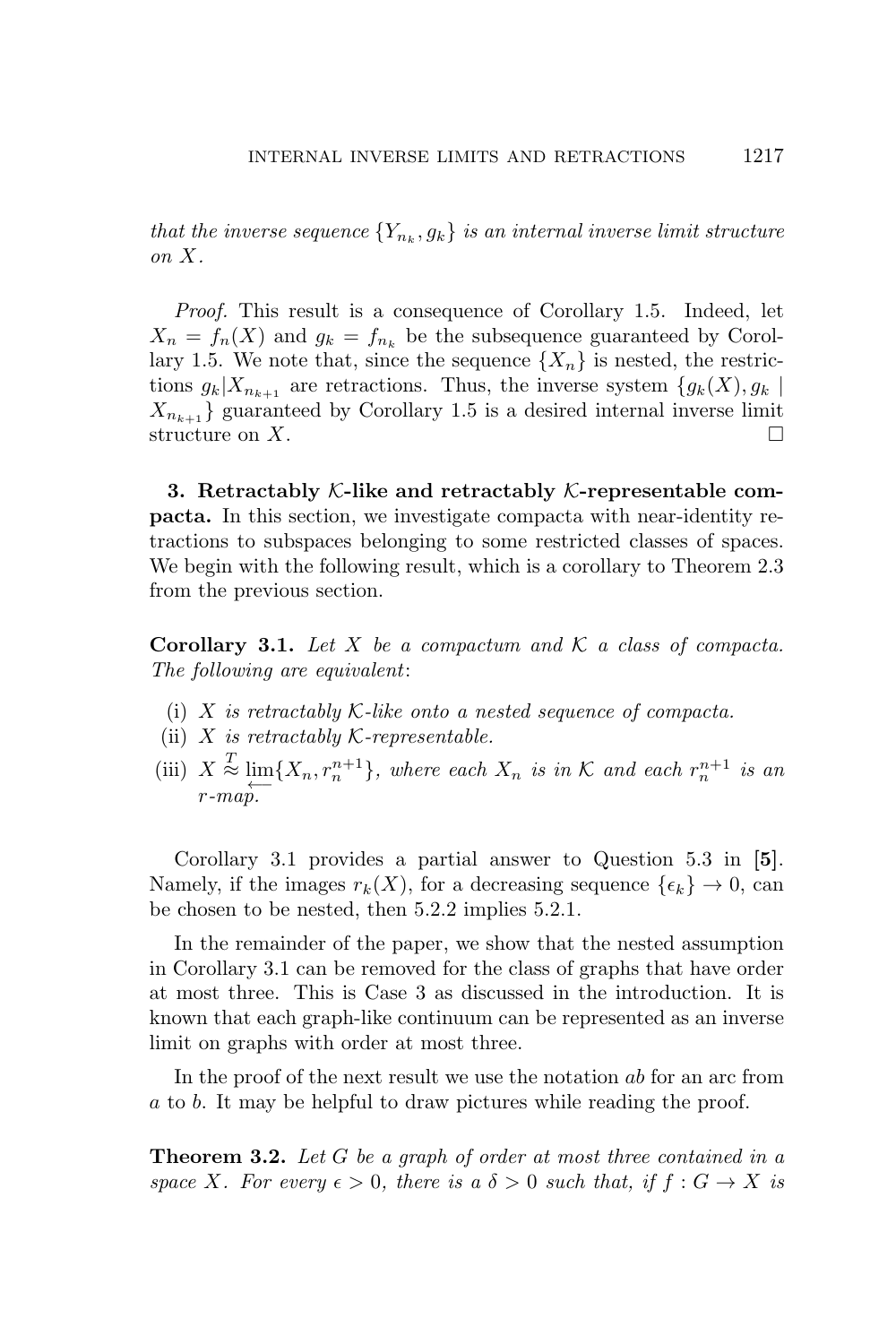*a* map with  $\tilde{d}(f) < \delta$ , then there is an embedding  $h : G \to f(G)$  with  $d(h) < \epsilon$ .

*Proof.* Let *G* be a graph of order at most three in a space *X*, and let  $\mathcal{E}$  be a finite collection of arcs in *G* such that  $\bigcup \mathcal{E} = G$ , and each two different members of *E* either are disjoint, or have a common end point as their intersection. Thus,  $\mathcal E$  is the collection of edges of a simplicial complex on *G*.

Given  $\epsilon > 0$ , let *n* be an even positive integer such that each  $E \in \mathcal{E}$ can be divided by  $n$  non-end points into  $n+1$  arcs each having diameter less than  $\epsilon/6$ . Fix such a set of division points for each  $E \in \mathcal{E}$ . We group the resulting division arcs into two categories. Namely, suppose *a* and *b* are the end points of an  $E \in \mathcal{E}$ , and  $p_1, \ldots, p_n$  are the division points of *E* listed in the ordering from *a* to *b*. We call the  $\arcsin{ap_1, p_2p_3, \ldots, p_{n-2}p_{n-1}, p_nb}$  category *A* division arcs, and the arcs  $p_1p_2, p_3p_4, \ldots, p_{n-1}p_n$ , category *B* division arcs. Thus division arcs of category *A* and category *B* alternate on *E*, and at the end points of *E* we only have category *A* arcs.

Let *A* and *B* be the collections of all category *A* and category *B* arcs, respectively, for all  $E \in \mathcal{E}$ . Thus, each two different members of *B* are disjoint. Two different members of *A* are either disjoint, or they may intersect at a common end point, if they are end division arcs of adjacent edges in  $\mathcal{E}$ . At most three different members of  $\mathcal{A}$  may meet at a point because *G* has order three, and each of them is disjoint from any other member of *A*. If two or three members of *A* meet, we call them a *cluster* of  $A$ . If  $A \in \mathcal{A}$  contains an end point of  $G$ , we call it an *end member* of *A*, and, if  $A \in \mathcal{A}$  neither contains an end point of *G* nor is a member of a cluster, we call it a *regular member* of *A*.

Let  $\alpha = \min\{d(x, y) \mid x \text{ and } y \text{ are in disjoint members of } A \cup B\}.$ Define  $\delta = \min\{\alpha/3, \epsilon/6\}$ . Let  $f: G \to X$  be a map with  $d(f) < \delta$ . By the choice of  $\alpha$  and  $\delta$ , and by the triangle inequality, if x and y are in two non-intersecting members of  $A \cup B$ , then  $f(x) \neq f(y)$ . Thus, two members of *A∪B* intersect if and only if their images under *f* intersect.

Let  $B \in \mathcal{B}$ . There are exactly two different members,  $A_1$  and  $A_2$ , of *A* intersecting *B* at its endpoints. The set *f*(*B*) is a locally connected continuum intersecting both  $f(A_1)$  and  $f(A_2)$ , and  $f(A_1) \cap f(A_2) = \emptyset$ because  $A_1$  and  $A_2$  are disjoint. Thus, there is an irreducible arc  $\widehat{B}$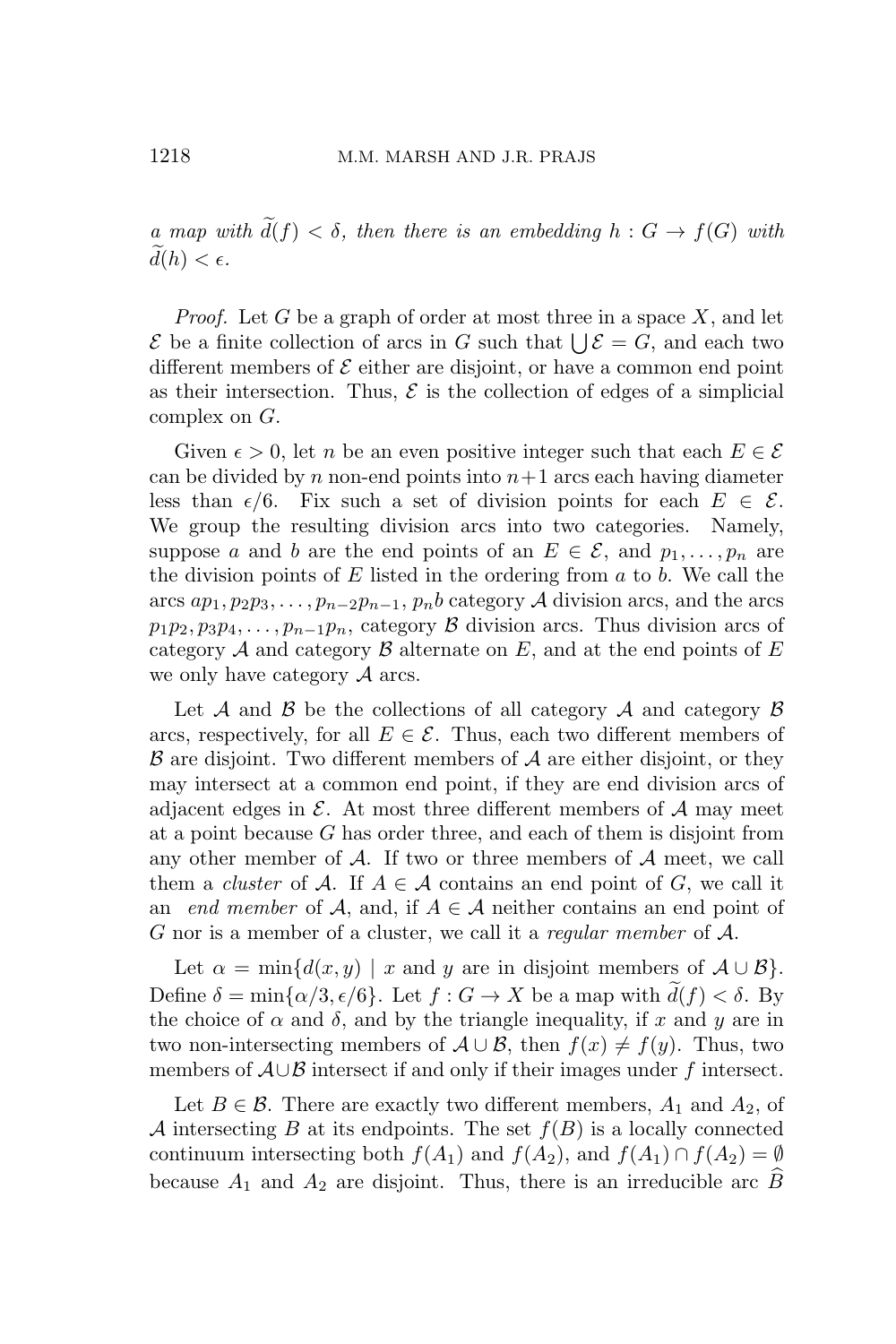in *f*(*B*) connecting *f*(*A*<sub>1</sub>) and *f*(*A*<sub>2</sub>). Fix a point  $p_B \in B \setminus (A_1 \cup A_2)$ such that  $f(p_B) \in \widehat{B} \setminus f(A_1 \cup A_2)$ . Choose such  $\widehat{B}$  and  $p_B$  for each  $B \in \mathcal{B}$ . Let  $H = \bigcup \{ f(A) \mid A \in \mathcal{A} \} \cup \bigcup \{ \widehat{B} \mid B \in \mathcal{B} \}$  and note that *H* ⊂ *f*(*G*). We write *h*(*p<sub>B</sub>*) = *f*(*p<sub>B</sub>*) for each *B* ∈ *B*. We will extend this last notation to define the desired embedding *h*.

If *A* is an end member of *A*, with an end point  $q \in A$  of *G*, there is exactly one member *B* of  $\beta$  intersecting *A*. The arc  $\widehat{B}$  contains a unique irreducible arc  $B_*$  connecting  $f(p_B)$  with  $f(A)$ . The continuum  $B_* \cup f(A)$ , being the union of two locally connected continua, is locally connected. Thus, it contains an arc  $L(A)$  from  $f(p_B)$  to  $f(q)$ . We fix a homeomorphism from the arc  $p_Bq$  in *G* to  $L(A)$  that sends  $p_B$  to  $f(p_B)$  and *q* to  $f(q)$ , and we denote by  $h(x)$  the image of any  $x \in p_Bq$ under this homeomorphism. If  $x \in p_Bq$ , then  $h(x) = f(y)$  for some *y* ∈ *A*∪*B*. Thus,  $d(x, h(x)) \le d(x, y) + d(y, f(y)) < \text{diam}(A \cup B) + \delta$  $\epsilon/6 + \epsilon/6 + \epsilon/6 < \epsilon$ .

Let  $A_1$  and  $A_2$  form a cluster of exactly two members of  $A$ . There are exactly two members,  $B_1$  and  $B_2$ , of  $\beta$  intersecting the union  $A_1 \cup A_2$ . Assume  $A_1 \cap B_1 \neq \emptyset \neq A_2 \cap B_2$  (the other case is similar). The arcs  $\widehat{B}_1$  and  $\widehat{B}_2$  contain irreducible arcs  $\widehat{B}_{1*}$  and  $\widehat{B}_{2*}$ , respectively, connecting  $f(p_{B_1})$  with  $f(A_1)$ , and  $f(p_{B_2})$  with  $f(A_2)$ , correspondingly. The continuum  $\widehat{B}_{1*} \cup f(A_1) \cup f(A_2) \cup \widehat{B}_{2*}$ , being the union of four locally connected continua, contains an arc  $L(A_1, A_2)$  from  $f(p_{B_1})$ to  $f(p_{B_2})$ . We fix a homeomorphism from the unique arc  $p_{B_1}p_{B_2}$  in  $B_1 \cup A_1 \cup A_2 \cup B_2$  to  $L(A_1, A_2)$  that sends  $p_{B_1}$  to  $f(p_{B_1})$ , and we denote by  $h(x)$  the image of any  $x \in p_{B_1} p_{B_2}$  under this homeomorphism. If *x* ∈  $p_{B_1} p_{B_2}$ , then  $h(x) = f(y)$  for some  $y \in B_1 \cup A_1 \cup A_2 \cup B_2$ . Thus,  $d(x, h(x)) \leq d(x, y) + d(y, f(y)) < \text{diam}(B_1 \cup A_1 \cup A_2 \cup B_2) + \delta$  $4\epsilon/6 + \epsilon/6 < \epsilon$ .

The case of a regular member *A* of *A* is similar to the case of a cluster of two members of *A* but simpler. The role of  $A_1 \cup A_2$  from the previous case is played by  $A$ . Again, we have members  $B_1$  and  $B_2$  of  $\beta$  on both sides of *A*. The definition of *h* on the arc  $p_{B_1}p_{B_2}$  is almost identical as in the previous case, and so is an estimation of the supremum of  $d(x, h(x))$ . We leave the details to the reader.

Let  $A_1$ ,  $A_2$  and  $A_3$  form a cluster of exactly three members of  $A$ . There are exactly three members,  $B_1$ ,  $B_2$  and  $B_3$ , of  $\beta$  intersecting the union  $A_1$  *∪*  $A_2$  *∪*  $A_3$ . Without loss of generality, assume  $A_1 \cap B_1 \neq$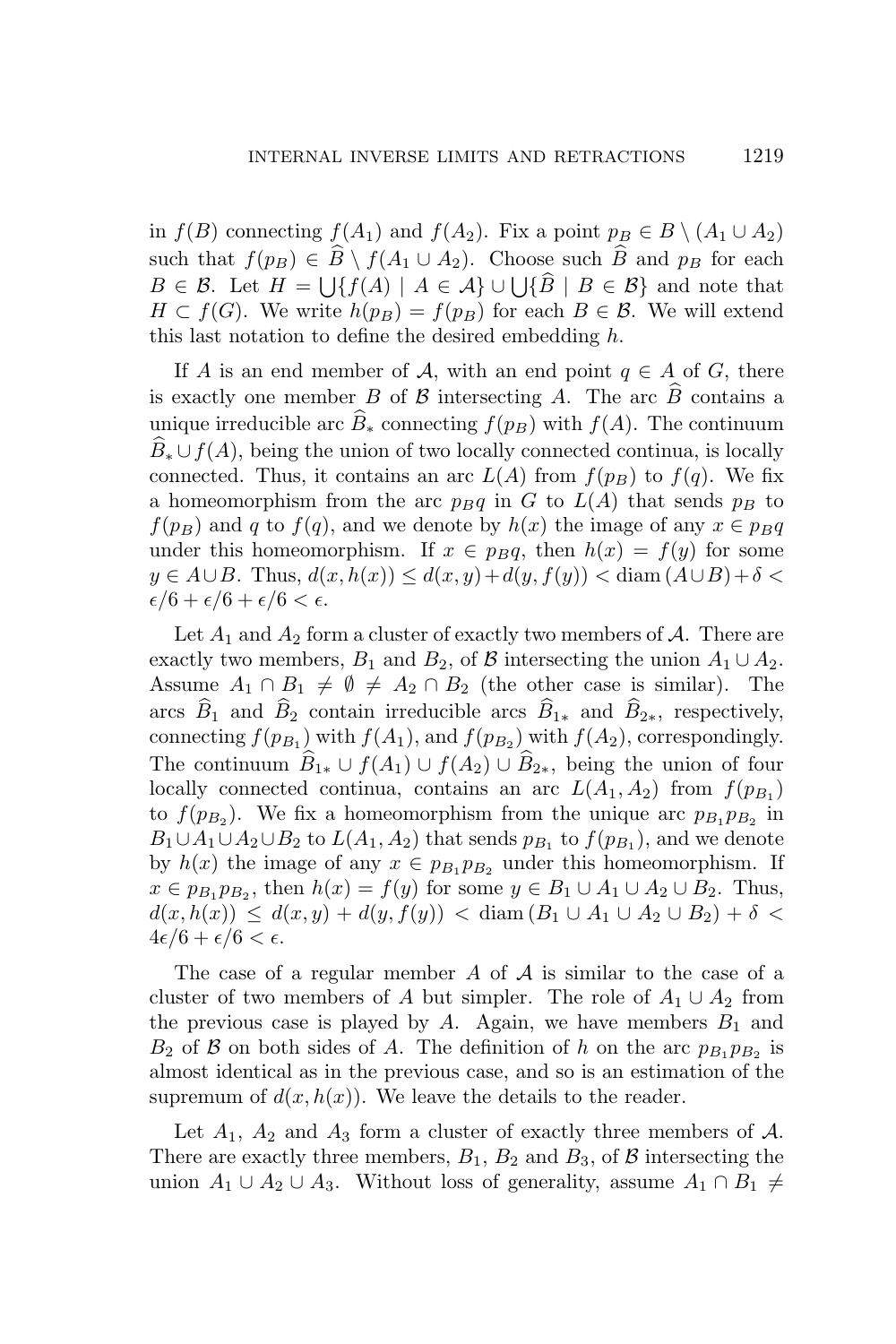$\emptyset \neq A_2 \cap B_2$  and  $A_3 \cap B_3 \neq \emptyset$ . The arcs  $\widehat{B}_1$ ,  $\widehat{B}_2$  and  $\widehat{B}_3$  contain irreducible arcs  $B_{1*}$ ,  $B_{2*}$  and  $B_{3*}$ , respectively, connecting  $f(p_{B_1})$  with  $f(A_1)$ ,  $f(p_{B_2})$  with  $f(A_2)$ , and  $f(p_{B_3})$  with  $f(A_3)$ , correspondingly. The continuum  $\widehat{B}_{1*} \cup f(A_1) \cup f(A_2) \cup \widehat{B}_{2*}$ , being the union of four locally connected continua, contains an arc *K* from  $f(p_{B_1})$  to  $f(p_{B_2})$ . This arc intersects *f*(*A*<sub>1</sub>) *∪ f*(*A*<sub>2</sub>). The continuum  $\widehat{B}_{3*}$  *∪ f*(*A*<sub>1</sub>) *∪ f*(*A*<sub>2</sub>) *∪ f*(*A*<sub>3</sub>) is also locally connected. Thus, it contains an irreducible arc *L* connecting  $f(p_{B_3})$  with *K*. The junction point with *K* may be neither  $f(p_{B_1})$  nor  $f(p_{B_2})$ . Thus, the union  $T = K \cup L$  is a simple triod in  $f(A_1) \cup f(A_2) \cup f(A_3) \cup B_{1*} \cup B_{2*} \cup B_{3*}$  having  $f(p_{B_1}), f(p_{B_2})$  and  $f(p_{B_3})$  as its end points.

Let  $T_0$  be the simple triod in  $A_1 \cup A_2 \cup A_3 \cup B_1 \cup B_2 \cup B_3$  having  $p_{B_1}$ ,  $p_{B_2}$  and  $p_{B_3}$  as its end points. We fix a homeomorphism from  $T_0$  to  $T$ that sends  $p_{B_1}$  to  $f(p_{B_1}), p_{B_2}$  to  $f(p_{B_2})$  and  $p_{B_3}$  to  $f(p_{B_3})$ . We denote by  $h(x)$  the image of any  $x \in T_0$  under this homeomorphism. If  $x \in T_0$ , then  $h(x) = f(y)$  for some  $y \in A_1 \cup A_2 \cup A_3 \cup B_1 \cup B_2 \cup B_3$ . Thus,  $d(x, h(x)) \leq d(x, y) + d(y, f(y)) < \text{diam}(A_1 \cup A_2 \cup A_3 \cup B_1 \cup B_2 \cup B_3) + \delta$  $4\epsilon/6 + \epsilon/6 < \epsilon$ .

Combining together this construction for all members and clusters of *A*, a homeomorphism  $h: G \to h(G)$  is defined with  $h(G) \subset H \subset f(G)$ and  $d(h) < \epsilon$ , as needed.

Below, we apply this theorem to the study of internal inverse limits. However, this result seems to be of interest in its own right. What other spaces may have the property concluded in the above theorem? First, notice that *G* cannot be a graph having order greater than or equal 4. Indeed, a 4-od in the plane admits, for each  $\epsilon > 0$ , a map onto a graph homeomorphic to the letter **H** such that each point is moved to the  $\epsilon$ -neighborhood of itself. Obviously, this last graph contains no 4-od, and thus the conclusion of the theorem does not hold for a 4-od.

**Question 3.3.** *Suppose G is a graph satisfying the conclusion of the above theorem. That is, for every copy G′ embedded in a space X, and for every*  $\epsilon > 0$ *, there is a*  $\delta > 0$  *such that if*  $f : G' \to X$  *is a map with*  $d(f) < \delta$ , then there is an embedding  $h: G' \to f(G')$  with  $d(h) < \epsilon$ . Is *G a graph of order at most* 3*?*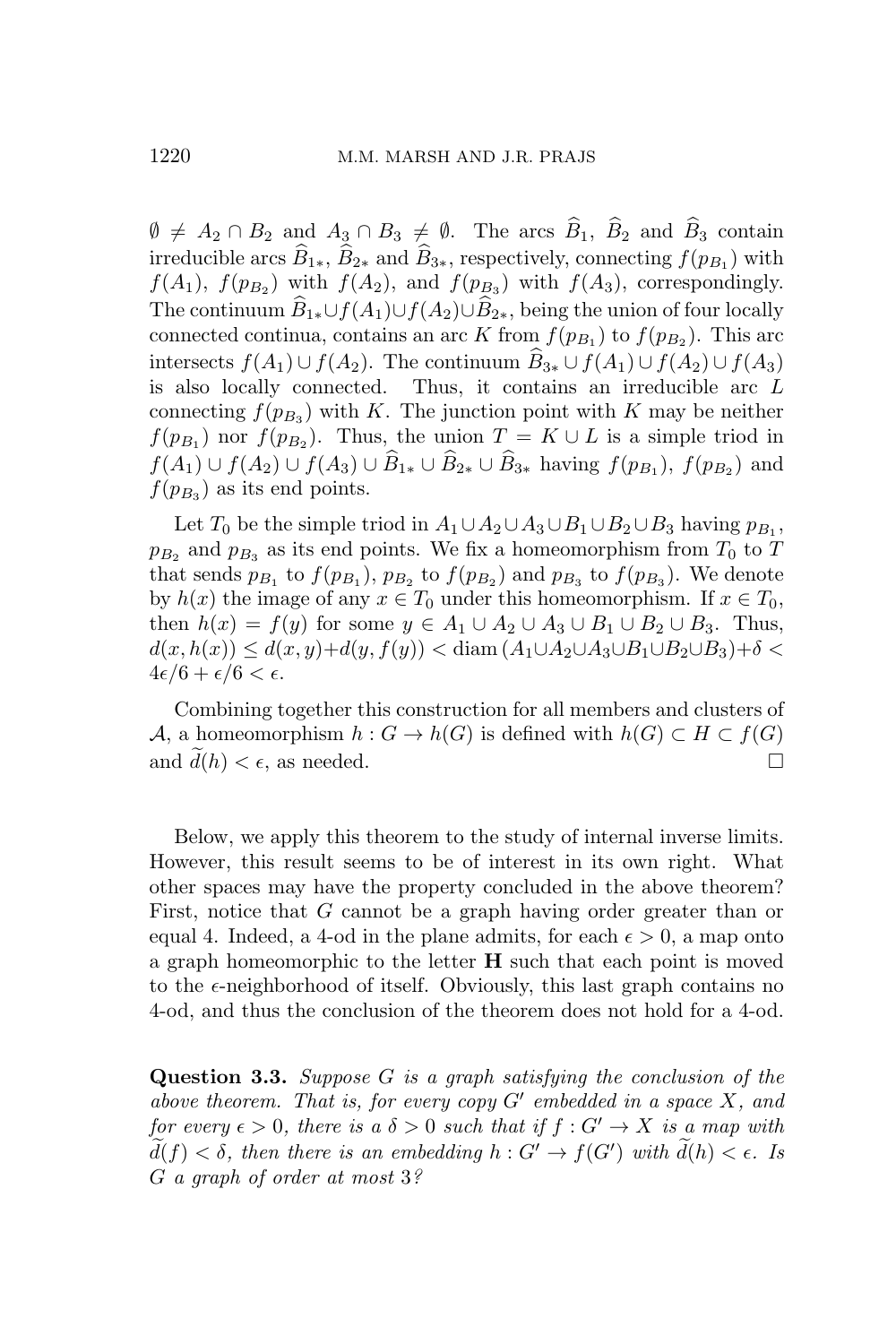**Theorem 3.4.** *Suppose X is a continuum and*  $\mathcal{G} = \{G_1, G_2, \ldots\}$  *is a sequence of graphs in X, each having order at most three. Suppose also that*  $\{r_k : X \to G_k\}$  *is a sequence of retractions converging uniformly to the identity map on X. Then X can be represented as an inverse limit of members of G with retractions as bonding maps.*

*Proof.* Given positive integers *m* and *n*, let  $g_n^m : G_m \to G_n$  be the restriction  $r_n|_{G_m}$ . Given an *n*, the maps  $g_m^n : G_n \to G_m$ , for  $m > n$ , satisfy  $\lim_{m \to \infty} d(g_m^n) = 0$ . By Theorem 3.2, for fixed *n* and sufficiently large *m*, there are embeddings  $h_m^n$  :  $G_n \rightarrow G_m$ such that  $\lim_{m\to\infty} d(h_m^n) = 0$ . Note that it suffices to prove the conclusion for a subsequence of  ${G_n}$ . Thus, by replacing  ${G_n}$  with an inductively selected subsequence, without loss of generality, we assume the embeddings  $h_m^n: G_n \to G_m$  are defined for all *n* and  $m > n$ . Using the embeddings  $h_m^n$ , for each *n*, we want to slightly modify maps  $g_n^m$ to *r*-maps  $f_n^m : G_m \to G_n$ , and then apply Theorem 2 to complete the proof.

Consider the product  $\hat{X} = X \times \{0, \frac{1}{1}, \frac{1}{2}, \ldots\}$  with  $X_0 = X \times \{0\}$ and the projection  $\pi_0$  to *X*. To define  $\hat{f}_n^{m\bar{\imath}}$ , we fix an *n*. For  $m > n$ , let  $U_{m,n}$  be a sequence of open  $\epsilon_m$ -neighborhoods of  $H_m = h_m^n(G_n)$  in *G*<sub>*m*</sub>, respectively, with  $\epsilon_m < 1/n$  and  $\lim \epsilon_m = 0$ . Let  $F_m = G_m \setminus U_{m,n}$ , and let *Y* and *Z* be the following two subsets of *X*b:

$$
Y = X_0 \cup \bigcup \{ G_{n+k} \times \{ 1/k \} \mid k \in \{ 1, 2, \ldots \} \}
$$
  

$$
Z = X_0 \cup \bigcup \{ (H_{n+k} \cup F_{n+k}) \times \{ 1/k \} \mid k \in \{ 1, 2, \ldots \} \}.
$$

We define a retraction  $r_0 : Z \to G_n \times \{0\}$  as follows. For  $(x, 0) \in X_0$ , let  $r_0(x, 0) = (0, r_n(x))$ . For  $p = (x, 1/k)$  with  $x \in H_m$  and  $m = n + k$ , we let  $r_0(p) = ((h_m^n)^{-1}(x), 0)$ . For  $p = (x, 1/k)$  with  $y \in F_m$  and  $m = n + k$ , we let  $r_0(p) = (g_n^m(y), 0)$ . Verifying that  $r_0$  is well defined and continuous is straightforward. Since *G<sup>n</sup>* is an absolute retract for one-dimensional compact spaces **[7,** page 354, Theorem 1**]**, and *Y* and *Z* are one-dimensional and compact, the retraction  $r_0$  can be extended to a retraction  $r: Y \to G_n \times \{0\}.$ 

For any  $k \in \{1, 2, \ldots\}$ , let  $q_k : G_{n+k} \to Y$  be defined as  $p \mapsto (p, 1/k)$ . Given  $p \in G_m = G_{n+k}$ , we let  $f_n^m(p) = \pi_0(r(q_k(p)))$ . Note that  $f_n^m : G_m \to G_n$  are well defined *r*-maps, and the sequence  $\{f_n^m\}$  is uniformly equicontinuous.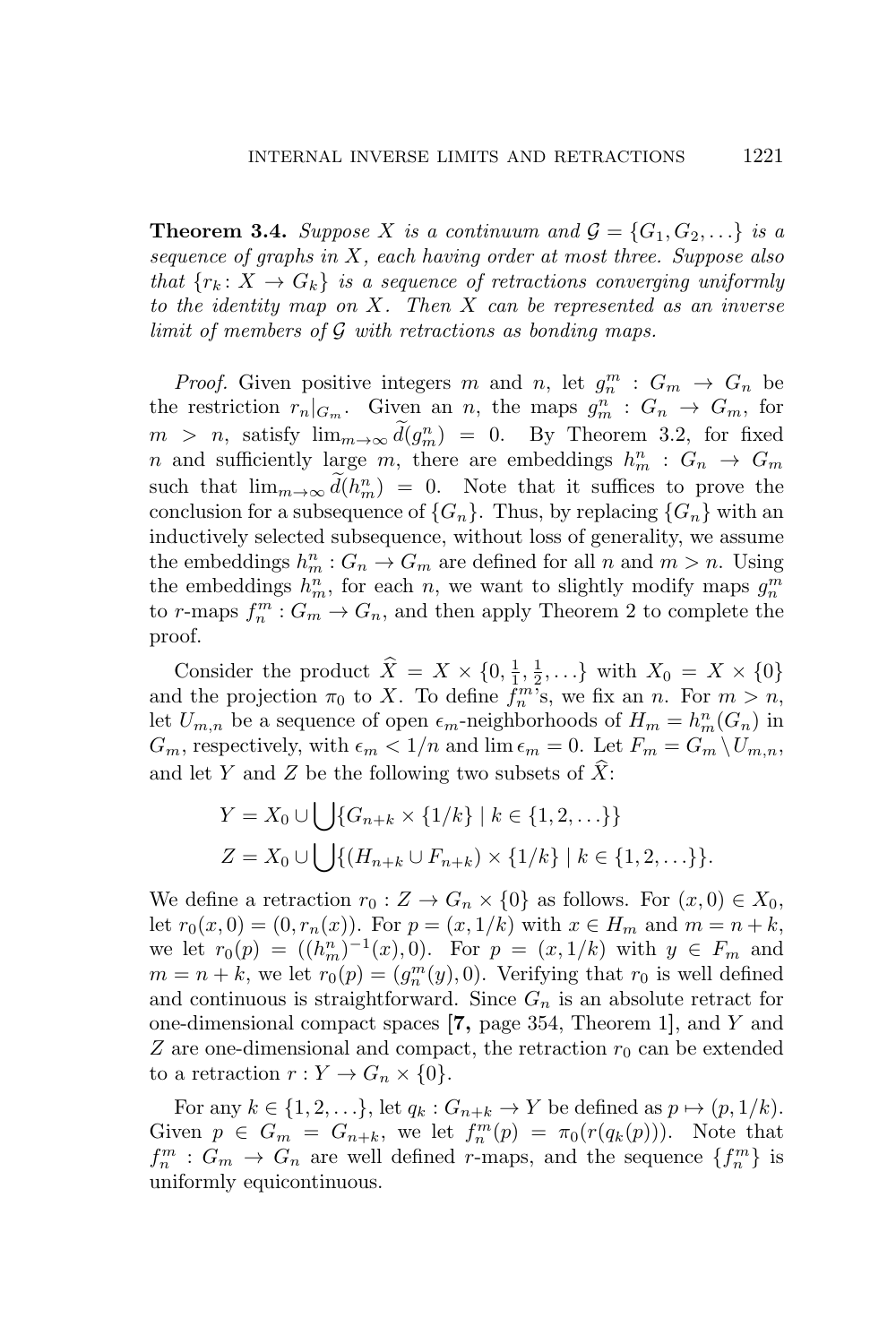We are almost ready to apply Theorem 1.4 to complete the proof. A careful reader notices, however, that by taking an arbitrary extension *r* of  $r_0$ , we have possibly lost the uniform convergence of the sizes  $\tilde{d}(f_n^m)$ to 0 with respect to *n*, which is a condition of Theorem 1.4. Nevertheless, observe that, for each *n*, we have  $\lim_{m\to\infty} \sup \{d(g_n^m(x), f_n^m(x))\}$  $x \in G_m$  = 0 and  $\lim_{n \to \infty} \sup \{d(g_n^m) \mid m > n\} = 0$ . By choosing a correct subsequence of  ${G_n}$  and the corresponding maps, we can ensure that  $\lim_{n\to\infty} \sup \{d(f_n^m) \mid m > n\} = 0$ . Applying Theorems 1.4 and 2.1, the conclusion follows.  $\Box$ 

We have the following corollary to Theorem 3.4.

**Corollary 3.5.** *Let X be a compactum, and let G be a class of graphs of order at most three. The following are equivalent.*

- (i) *X is retractably G-like.*
- (ii) *X is retractably G-representable.*
- (iii)  $X \stackrel{T}{\approx} \lim\{X_n, r_n^{n+1}\},\$  where each  $X_n$  *is in*  $\mathcal G$  *and each*  $r_n^{n+1}$  *is an ←− r-map.*

Corollary 3.5 provides another partial answer to Question 5.3 in **[5]**. Namely, if the images  $r_k(X)$ , for a decreasing sequence  $\{\epsilon_k\} \to 0$ , can be chosen to be graphs of order at most three, then 5.2.2 implies 5.2.1.

We do not know whether, in our results, the assumption that the graphs have order at most three is essential. We end the paper with the following two natural questions.

**Question 3.6.** *Given a class G of graphs, is every retractably G-like continuum retractably G-representable?*

**Question 3.7.** *Does there exist a class P of polyhedra and a retractably P-like continuum which is not retractably P-representable?*

## REFERENCES

**1**. D.P. Bellamy, *An interesting plane dendroid*, Fund. Math. **110** (1980), 191– 208.